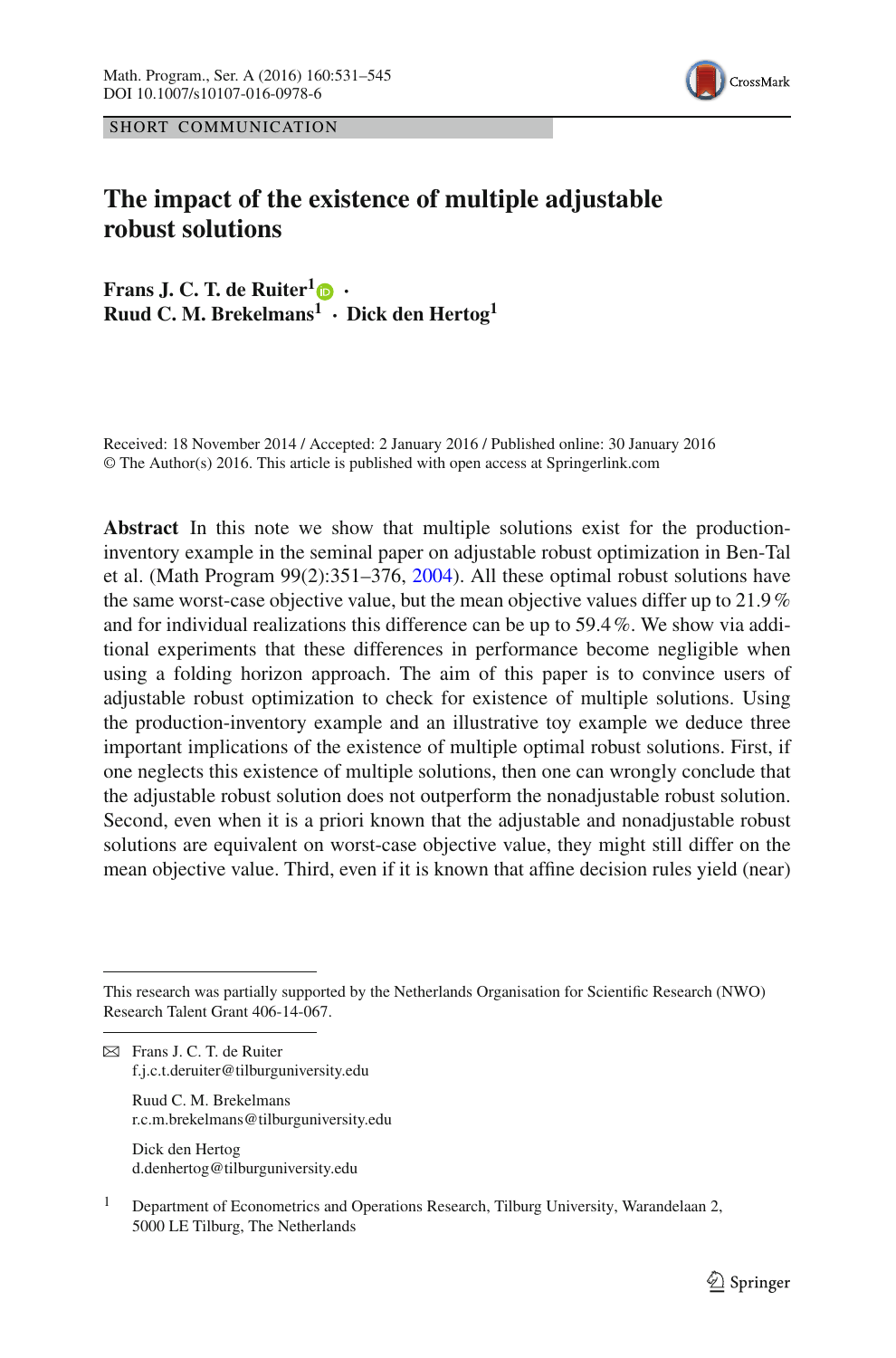optimal performance in the adjustable robust optimization setting, then still nonlinear decision rules can yield much better mean objective values.

**Keywords** Adjustable robust optimization · Production-inventory problems· Folding horizon · Multiple solutions

## **1 Introduction**

In [\[2\]](#page-14-0) the Robust Optimization (RO) methodology is extended to multi-stage problems. The proposed Adjustable Robust Optimization (ARO) techniques appeared to be very effective to solve uncertain multi-stage optimization problems. This first paper on ARO has been cited more than 500 times already, and the ARO methodology has been applied to a wide variety of problems (see e.g. the survey papers  $[3,6]$  $[3,6]$  $[3,6]$ ). Recently, it was shown that (A)RO problems may have multiple optimal solutions, and that not all of these solutions are Pareto robustly optimal [\[8\]](#page-14-3). A solution is called Pareto robustly optimal if there is no other robustly feasible solution that has better objective value for at least one scenario, and for all other scenarios in the uncertainty set the objective value is not worse.

In this note we show that the ARO model of the production-inventory problem in [\[2](#page-14-0)], which is the seminal work on ARO, also has multiple optimal robust solutions. Although in robust optimization one operates in a distribution-free environment, an often used performance measure is the mean objective value, which is evaluated posteriorly assuming some information on the distribution of the parameters. For the cases considered in [\[2\]](#page-14-0), we show that among the optimal robust solutions, the difference in mean objective value can be as much as 21.9% and for individual realizations the difference can be up to 59.4%. This underlines the importance of the message in [\[8\]](#page-14-3) that ARO problems may have multiple optimal robust solutions. In such cases one can often find optimal robust solutions that are much better with respect to the mean objective value than solutions that were initially found.

We also extend the experiments performed in [\[2\]](#page-14-0) by including a folding horizon approach. In a folding horizon approach the model is re-optimized in each period using the available information at that point of time and only the decisions for the current time are implemented. Using this approach we find that there are still multiple optimal robust solutions, but the differences in mean costs diminish. This is mainly due to the fact that the here-and-now decisions are unique in almost all periods. As a last experiment, we also analyze the model and solutions we found when replacing the worst-case objective by an expected value objective. For the expected value objective we find that, for the seminal production-inventory problem considered here, the solution is unique.

In the second part of this note we discuss several important implications for practical ARO. The first implication is that, by ignoring the possibility of multiple solutions, one can incorrectly conclude that the ARO solution is not better than the RO solution, or even incorrectly conclude that ARO is (much) better than RO. The second implication is that even in cases where it is a priori known that RO and ARO are equivalent, i.e., they have the same worst-case optimal objective value, one cannot conclude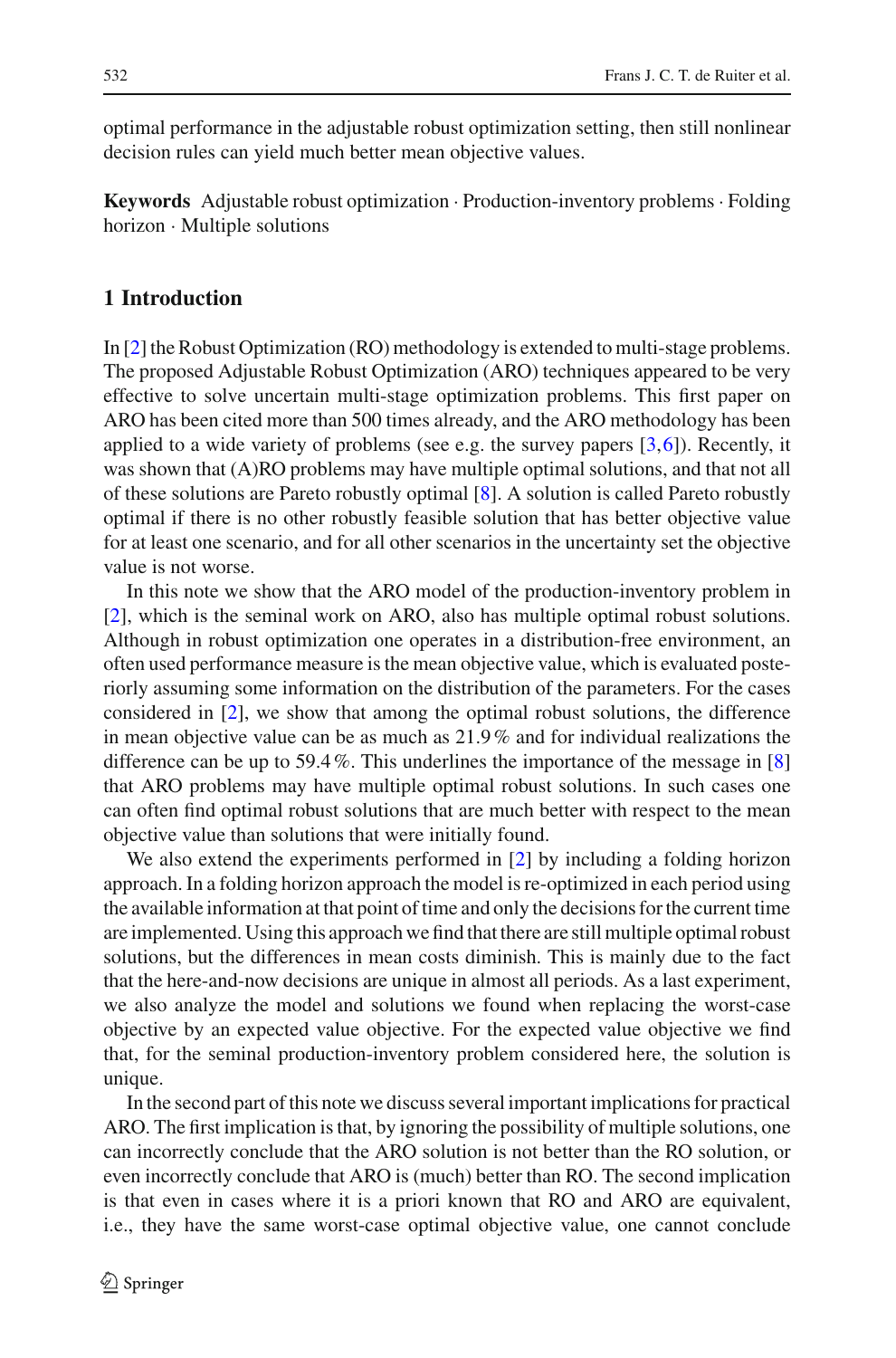that there is no value in using ARO. This is because in many cases there are ARO solutions that give much better solutions for the mean costs. The third implication is that even in cases where affine decision rules are (nearly) optimal, i.e., the optimal robust objective value cannot be improved by using nonlinear decision rule, one cannot conclude that there is no value in using nonlinear decision rules. Such a conclusion might be wrong, since nonlinear decision rules may yield much better solutions for the expected objective value. These implications are illustrated by using both the production-inventory example from [\[2\]](#page-14-0) and two toy examples.

Our aim is to convince users of ARO that one should always check for the existence of multiple solutions. In many papers on ARO it is not reported that one checked for possible existence of multiple solutions. These papers run the risk that much better solutions could have been found, or even that wrong conclusions have been drawn. For example, researchers who use the same production-inventory example as in the seminal work [\[2\]](#page-14-0) to test new ARO methods, should be aware of the fact that this problem has many optimal robust solutions with big differences in mean costs.

#### **2 Multiple adjustable robust solutions**

To illustrate the implications of multiple adjustable robust solutions we use three problems. The first problem is the production-inventory problem by [\[2\]](#page-14-0) in its original setting. The second problem is an illustrative toy example where the existence of multiple solutions is more directly visible. The last toy problem we investigate is a two-stage facility location problem. For all models we study both the impact in a folding and in a non-folding horizon approach.

#### **2.1 Production-inventory model by Ben-Tal et al. [\[2\]](#page-14-0)**

We have repeated the experiments for the production-inventory problem by [\[2](#page-14-0)]. All solutions are obtained using the commercial solver Gurobi 6.0 [\[7](#page-14-4)] programmed in the YALMIP language [\[10\]](#page-14-5) in MATLAB. All options of Gurobi were left at their default values.

We have found three distinct optimal robust solutions for the original model by [\[2](#page-14-0), pp. 369–370]. All of these solutions are optimal in a robust sense, i.e. they have the same worst-case costs, but costs differ for individual (non worst-case) realizations of the demand. The first solution was obtained by just solving the original model with Gurobi. The average costs of this solution turned out to be much higher than the solution reported by [\[2\]](#page-14-0). The second solution is the solution that performs best on the mean costs among all optimal robust solutions. It can be found via the following two-step approach similar to the methods used by [\[8\]](#page-14-3) to find so-called Pareto robustly optimal solutions:

1. Solve the original model from [\[2\]](#page-14-0), which gives a solution with minimal worst-case costs.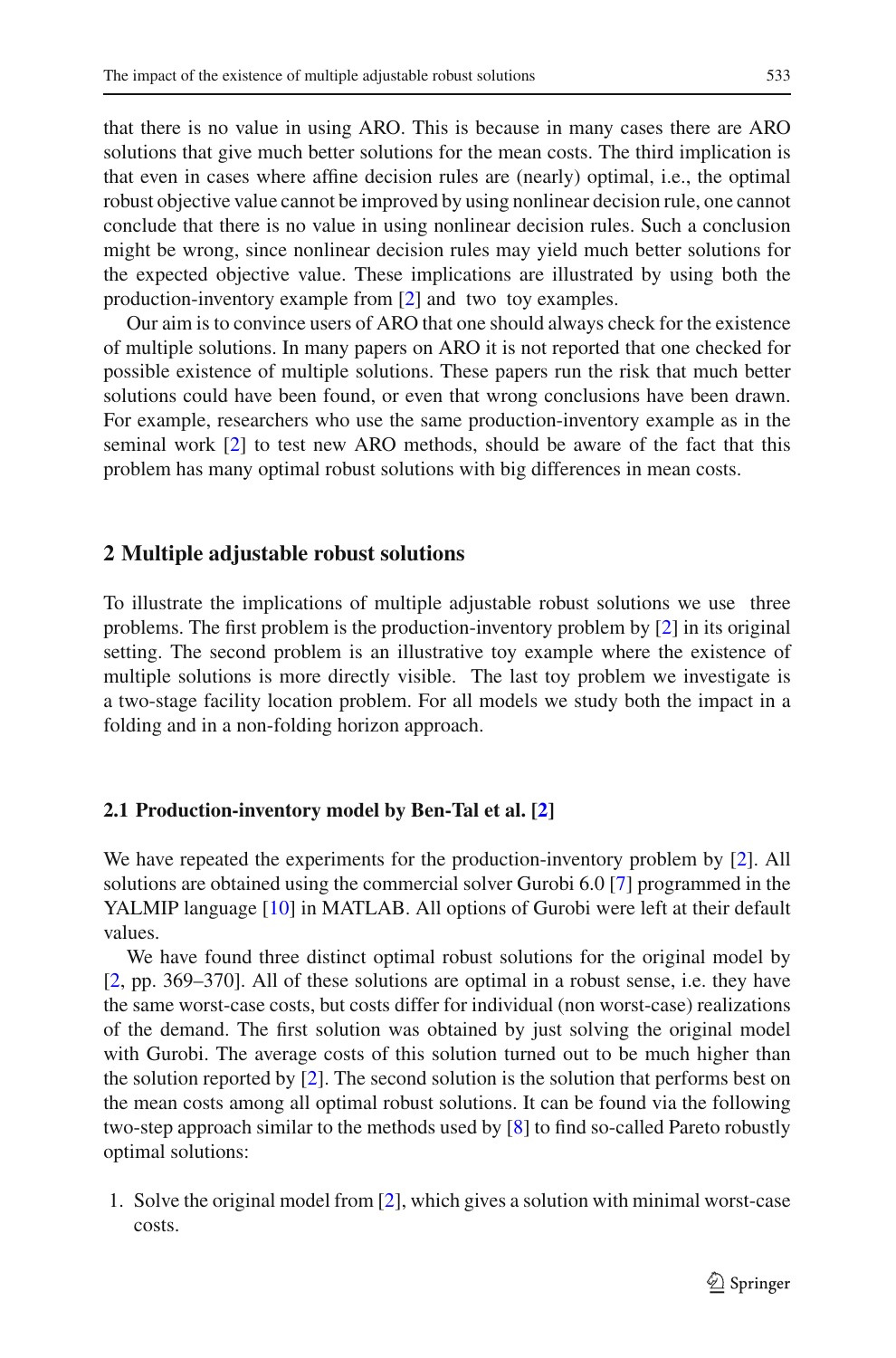2. Change the objective into minimizing the costs for the nominal demand trajectory. Furthermore, add a constraint that ensures that the worst-case costs do not exceed the costs found in Step 1.

The solution obtained after step two is the 'Best' solution, the one that performs best on the expected objective value among all optimal robust solutions that use linear decision rules, assuming that nominal demand is equal to the expected demand. The third solution is found by changing the objective in the second step into *maximizing* costs for the nominal demand trajectory. This we call the 'Worst' solution. Without the two-step approach, and some bad luck, one could have obtained this solution as a 'First' solution, i.e. by solving the original problem formulation. The performances of these three optimal robust solutions are given in Table [1.](#page-4-0) The first column states the uncertainty level, for which we used the same levels as in  $[2]$  $[2]$ . If the level of uncertainty is 2.5%, then this indicates that in each period the realized demand could be up to 2.5% higher or lower than the nominal demand. The three solutions are all robustly optimal, so they have the same worst-case costs (WC costs). For each of those solutions we have determined the mean costs and the standard deviation. In [\[2](#page-14-0)] the mean costs were approximated using 100 simulated demand trajectories drawn from a uniform distribution. The mean costs can also be determined exactly since the objective is linear in the uncertain demand. For the mean costs comparison we assume, as in the original paper, that the mean demand is given by the nominal demand scenario. The standard deviation was derived using the second moment of the uniform distribution, the distribution that was also used in the seminal paper by [\[2](#page-14-0)] to sample the scenarios to calculate average costs.

As is clear from Table [1,](#page-4-0) the performances of the three solutions differ significantly. For both the 'First' solution and the 'Worst' solution we give the mean and maximum *performance gap*. The mean performance gap is just the percentage increase of the mean costs compared to the mean costs of the 'Best' solution. The maximum performance gap is the single demand trajectory that results in the largest difference in costs between the 'Best' solution and the 'Worst' (or 'First') solution. To explain how this gap is calculated, we determine the costs for the 'Worst' and the 'Best' solution, when trajectory *d* realizes, by respectively  $OPT_W(d)$  and  $OPT_B(d)$ . These costs are linear in demand *d* because the original objective is linear, fixed recourse and we use linear decision rules. The maximum performance gap for the 'Worst' solution is given by

$$
\max_{\boldsymbol{d}\in\mathcal{U}}\frac{OPT_W(\boldsymbol{d})-OPT_B(\boldsymbol{d})}{OPT_B(\boldsymbol{d})},
$$

where  $U$  is the box uncertainty set (defined by a set of linear constraints) used in this inventory problem. This is a linear-fractional maximization problem, which can be written as a linear optimization problem using the well-known Charnes-Cooper transformation [\[5](#page-14-6)]. The maximum performance gap for the 'First' solution is defined and determined analogously. The 'First' solution, which is the solution we obtained after solving the original LP problem with our solver, has mean costs of up to 14.5% higher than the mean costs for the best solution for a 20% uncertainty level. The 'Worst' solution has a performance gap of 21.9% for the same uncertainty level. If we compare the performance for individual realizations, we see that the costs can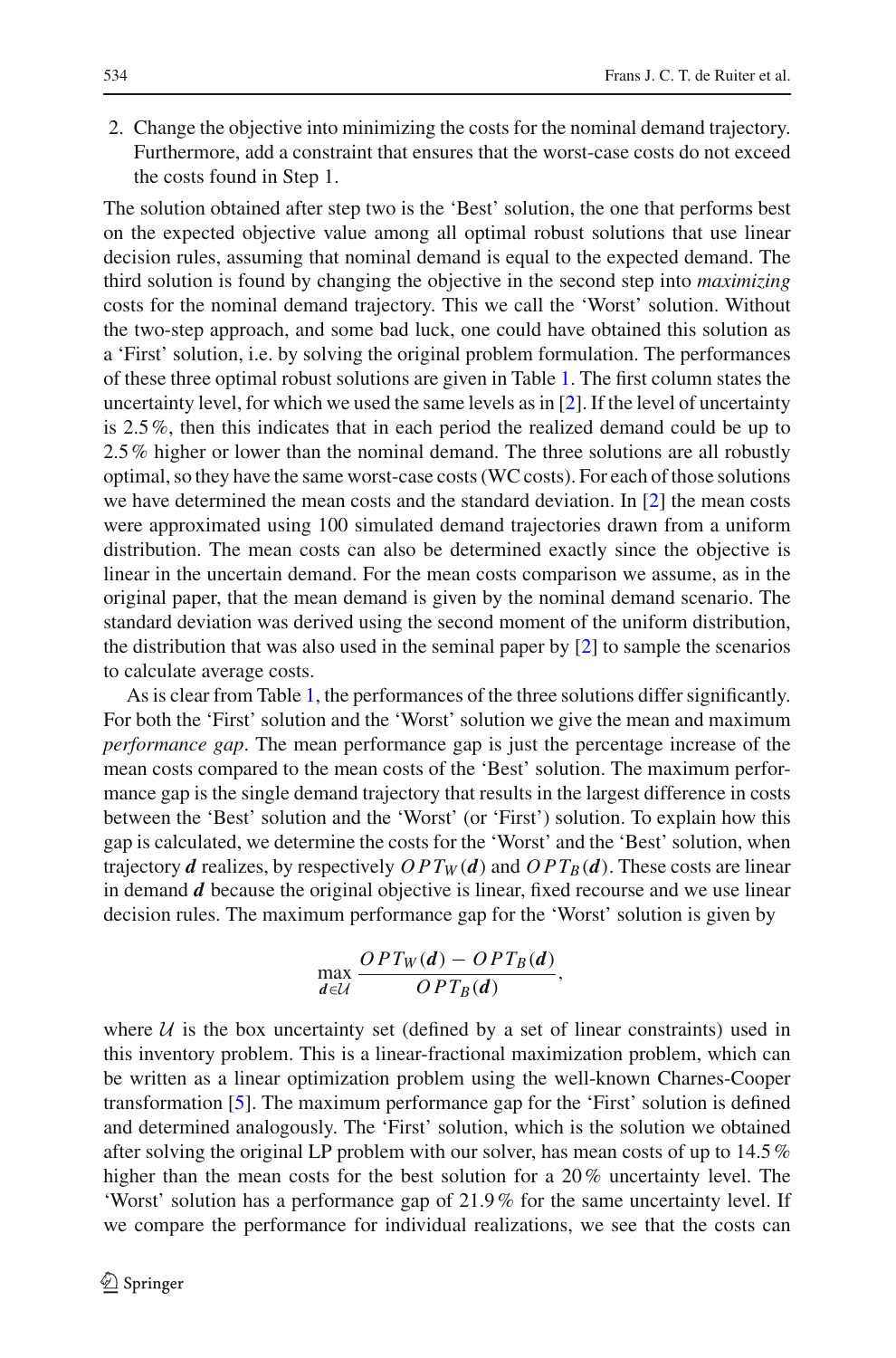| Jncertainty level (%) | costs<br>$\aleph C$ | Best solution |      | First solution |     |                        |      | Worst solution |     |                        |      |
|-----------------------|---------------------|---------------|------|----------------|-----|------------------------|------|----------------|-----|------------------------|------|
|                       |                     | Mean          | Std  | Mean           | Std | Performance gap        |      | Mean           | Std | Performance gap        |      |
|                       |                     |               |      |                |     | Mean $(\%)$ Max $(\%)$ |      |                |     | Mean $(\%)$ Max $(\%)$ |      |
|                       | 35105               | 33932         | 178  | 35105          |     | 3.5                    | 7.2  | 35105          |     | 3.5                    | 7.2  |
|                       | 36389               | 34073         | 350  | 35953          | 142 |                        | 11.8 | 36389          |     | 6.8                    | 14.6 |
|                       | 38990               | 34416         | 691  | 38136          | 232 | 10.8                   | 24.9 | 38990          |     | 13.3                   | 30.7 |
|                       | 44273               | 35077         | 1373 | 40174          | 696 | 14.5                   | 39.4 | 42766          | 315 | 21.9                   | 59.4 |

<span id="page-4-0"></span>

| í<br>I                                                                                 |
|----------------------------------------------------------------------------------------|
| i                                                                                      |
| ı<br>ı<br>ı<br>I                                                                       |
| í<br>l<br>j                                                                            |
| $\frac{1}{2}$<br>j<br>Î<br>ì<br>ı                                                      |
| j<br>I<br>ı<br>ì<br>$\overline{a}$                                                     |
| i<br>ŀ<br>i<br>î<br>ı                                                                  |
| i<br>S<br>֧֖֧֧ׅ֧֧ׅ֧ׅ֧֧֢֧ׅ֧֚֚֚֚֚֚֚֚֚֚֚֚֚֚֚֚֚֚֚֚֚֚֚֚֚֚֚֚֚֚֚֚֚֚֝֝֓֜֝֓֜֜֝֓֜<br>i<br>í<br>í |
| I<br>l<br>ì<br>I                                                                       |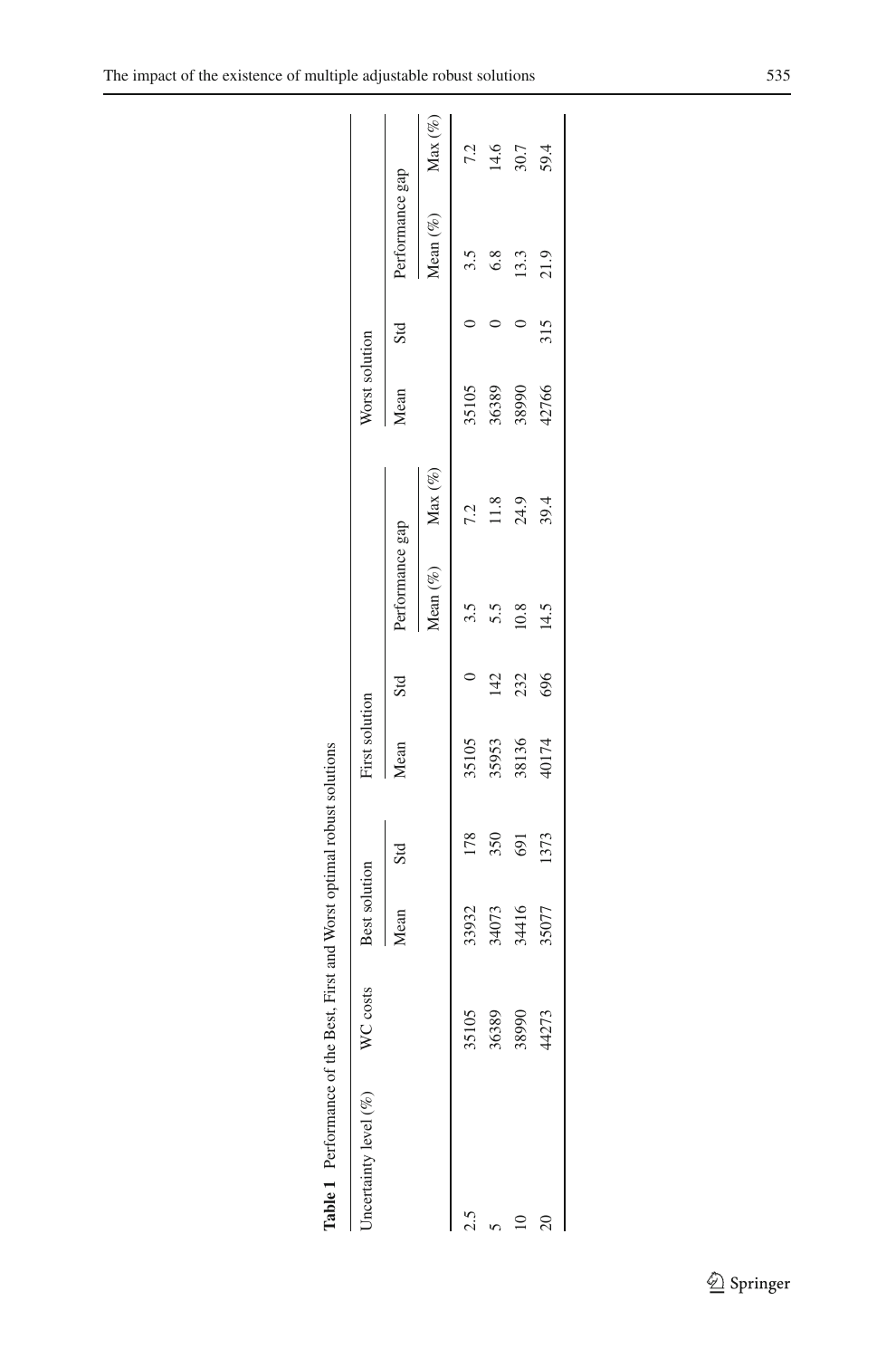increase up to 39.4 and 59.4% for the 'First' and 'Worst' solutions, respectively. For uncertainty levels up to 10% the mean costs for the 'Worst' solution are equal to the worst-case costs, meaning that the worst-case costs are attained in every single scenario. Finally, as reported by [\[2](#page-14-0)], only for an uncertainty level of 2.5% one can find a feasible nonadjustable solution implying that production levels in each period must be determined at the beginning of the planning horizon. The mean costs of 35279 for the nonadjustable solution are only slightly higher than the mean costs for the adjustable 'Worst' solution. Note that in the nonadjustable case there is no uncertainty in the objective, hence the mean costs are equal to the worst-case costs.

The mean costs of the solution reported by [\[2](#page-14-0)], where no use of a two-step approach was reported, coincides with the performance of our 'Best solution'. We have tried various settings for our solver to see whether we could also replicate their good result as a 'First' solution. We tried both primal/dual simplex methods, interior point methods and a mixture of both in Gurobi. We have also solved the model for each of these options with crossover either enabled or disabled. If the crossover option is enabled, then the solver will push a solution in the optimal facet to a basic solution. None of these alterations led to a solution that was considerably better than our 'First' solution depicted in Table [1.](#page-4-0)

### **2.2 Folding horizon versus non-folding horizon**

One might wonder whether the same differences in mean costs still exist if a socalled folding horizon (FH) is used. In a folding horizon approach the model is reoptimized at each period using the available information at that point of time and only the decisions for the current time are implemented. This is done for each period *t* starting from the first period until the end of the planning horizon. Using this folding horizon approach we again compared solutions that used the two-step approach in each step (Best FH solution), without a two-step approach (First FH solution) and when the two-step approach was used when maximizing for nominal demand in the second step (Worst FH solution). An exact calculation of the mean costs and the standard deviation is not possible for this experiment. Therefore, we draw 100 demand trajectories independently and uniformly distributed in each period. These trajectories are used to approximate the mean costs and the standard deviation when using the folding horizon approach. Simulations were also used in [\[2](#page-14-0)] to approximate the mean costs and the standard deviation for the non-folding horizon approach. The results are depicted in Table [2.](#page-6-0) We stress that this folding horizon approach was not used in [\[2](#page-14-0)]. Clearly, using the two-step approach does not yield significantly better results for the folding horizon approach. Often the resulting costs are the same for both approaches, but for one of our simulated realizations the extra costs incurred when not using the two-step approach is 0.7%. Even stronger, for each simulated demand trajectory, the costs when using the folding horizon approach (Best FH solution) were at most the costs of the "First FH" solution. Finally, note that the mean costs for the folding horizon solutions are not much lower than the mean costs of the 'Best' solution given in Table [1,](#page-4-0) meaning that there is not much additional gain by re-optimizing in each step as is done in the folding horizon approach. It is at a first glance surprising that the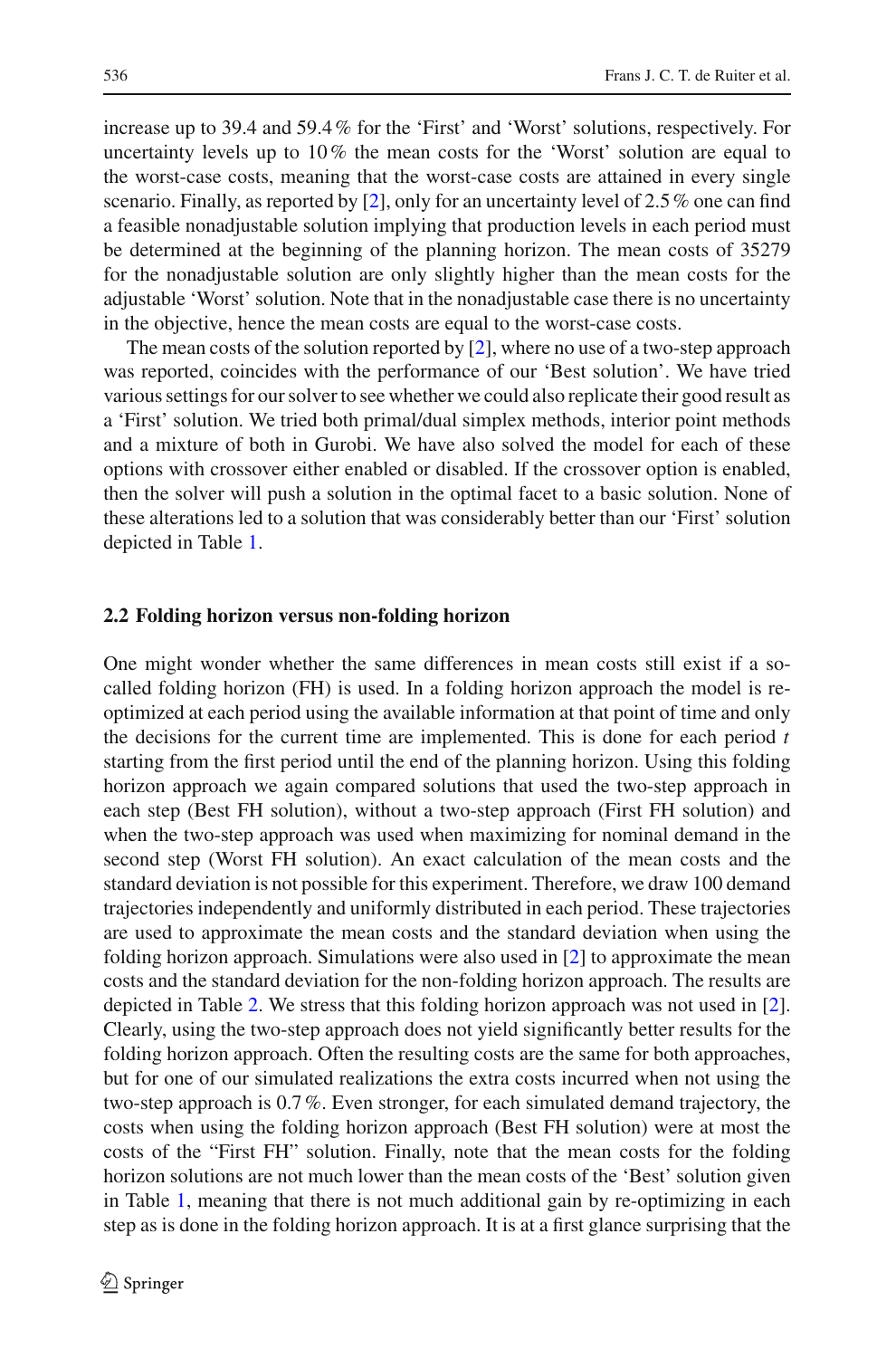| Uncertainty level (%) | Best FH solution |                          | First FH solution |      |                        |                  | Worst FH solution |      |                    |                  |
|-----------------------|------------------|--------------------------|-------------------|------|------------------------|------------------|-------------------|------|--------------------|------------------|
|                       | Mean<br>I        | $\overline{\text{S}}$ id | Mean              | Std  | Performance gap        |                  | Mean              | Std  | Performance gap    |                  |
|                       |                  |                          |                   |      | Mean $(\%)$ Max $(\%)$ |                  |                   |      | Mean $(\%)$        | Max $(\%)$       |
|                       | 33909            | 179                      | 33912             | 179  | $\rm{C}$               |                  | 33912             | 178  | $_{\odot}^{\rm O}$ |                  |
|                       | 34057            | 330                      | 34061             | 328  | $_{\odot}^{\rm O}$     |                  | 34059             | 328  |                    | $\overline{0}$ . |
|                       | 34327            | 676                      | 34350             | 667  | $\Xi$                  | 0.7              | 34351             | 666  |                    | 0.7              |
|                       | 34495            | 1361                     | 34517             | 1348 | $\overline{0}$         | $\overline{0.6}$ | 34532             | 1339 | $\overline{0}$     | 0.6              |

<span id="page-6-0"></span>

| ֘֒<br>i<br>j             |  |
|--------------------------|--|
|                          |  |
| İ                        |  |
|                          |  |
|                          |  |
| I                        |  |
| $\overline{\phantom{a}}$ |  |
| i                        |  |
| l<br>í                   |  |
| l                        |  |
|                          |  |
|                          |  |
| l<br>J                   |  |
| $\frac{6}{2}$            |  |
|                          |  |
| i                        |  |
| į                        |  |
|                          |  |
|                          |  |
|                          |  |
| ¢                        |  |
| <b>Contract</b>          |  |
|                          |  |
| l                        |  |
|                          |  |
|                          |  |
|                          |  |
| ı                        |  |
| order consideration of   |  |
|                          |  |
| í                        |  |
|                          |  |
|                          |  |
| i<br>j                   |  |
|                          |  |
| ł                        |  |
| $\frac{1}{2}$            |  |
|                          |  |
|                          |  |
| <b>Contract</b>          |  |
|                          |  |
|                          |  |
| ī                        |  |
|                          |  |
|                          |  |
| į                        |  |
|                          |  |
| j                        |  |
|                          |  |
|                          |  |
|                          |  |
|                          |  |
| l                        |  |
| i<br>l<br>I              |  |
| ļ<br>í                   |  |
|                          |  |
| N                        |  |
| ڡ                        |  |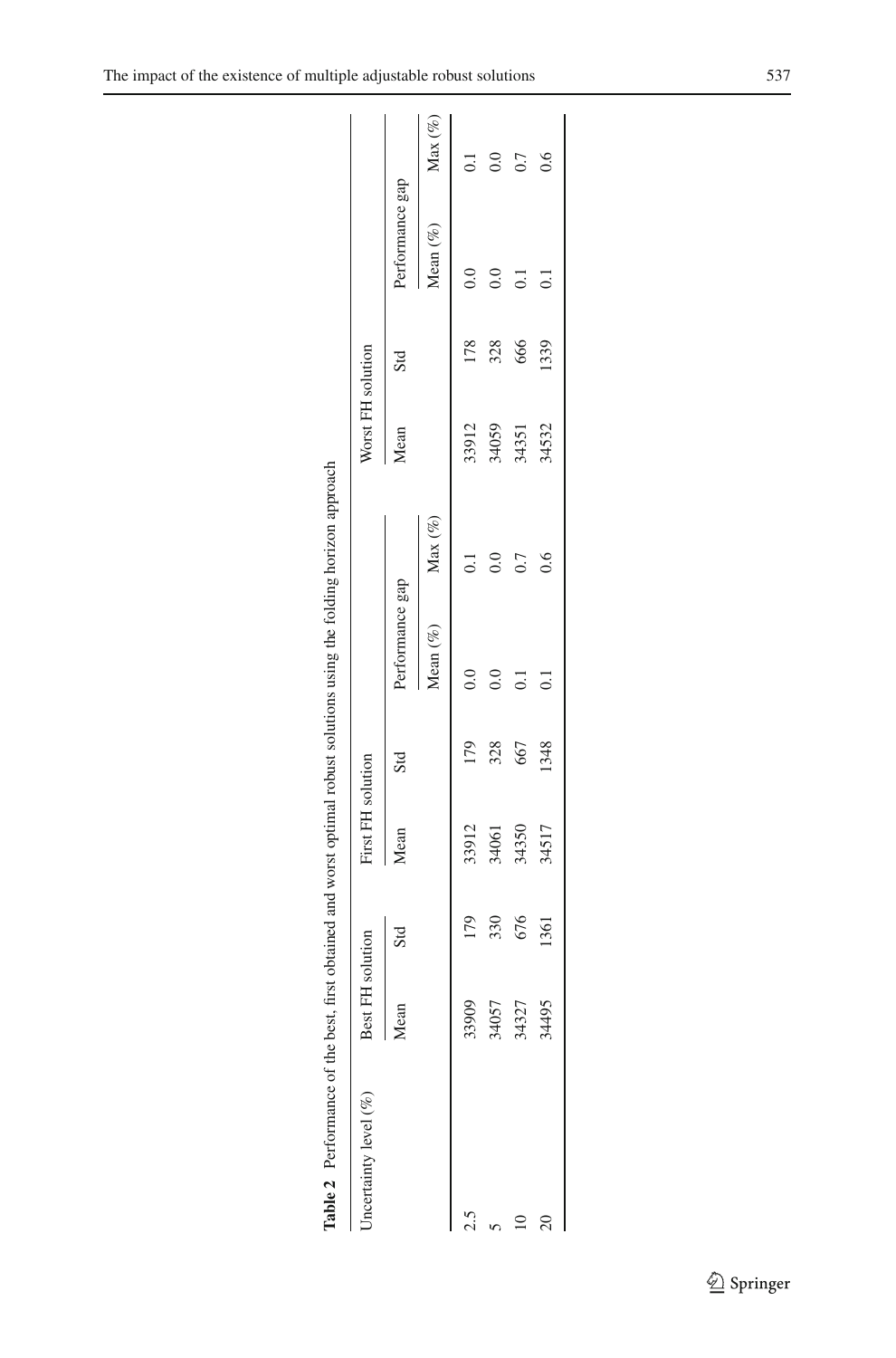

<span id="page-7-0"></span>**Fig. 1** Here-and-now decisions for factory 2 only differ in period 18 (5 scenarios depicted)

effect of having multiple optimal solutions diminishes when using a folding horizon approach. We found that this is mainly because the first stage decisions are unique for almost all time periods and in all simulated scenarios. The question whether or not the first stage decisions are unique can be answered by fixing the worst case costs in the first step, as in the usual two step approach, and then minimize or maximize the order quantity in the current time period. In this way we get, for each time period *t*, a lower and upper bound on the feasible first stage decisions. In Fig. [1](#page-7-0) we depict the differences between the maximum and the minimum for the 20% uncertainty level for one out of the three factories. The behavior of the solutions depicted was observed for all other cases as well: the vast majority of the first-stage decisions are unique. We only witnessed non-unique optimal here-and-now decisions in time periods 6 and 18, depending on the factory (1, 2 or 3) considered.

Finally, we also investigate what happens if we optimize the expected objective value rather than the worst-case objective value in the non-folding horizon approach. This can be done at comparable computational costs, by replacing the maximization over all realizations in the objective by an objective that solely considers the nominal demand. This expected objective value was also used in [\[9\]](#page-14-7) to prove optimality of linear decision rules under stochastic and robust settings. The authors did not study the existence of multiple adjustable solutions. We stress that, although we now minimize an expected objective value, we still have a robust problem with 'hard' constraints, i.e., the constraints should be satisfied for any realization within the uncertainty set. The main difference with the two step approach is that we do not fix the worst-case objective value as we did in the second step. Arguably, this approach would make more sense in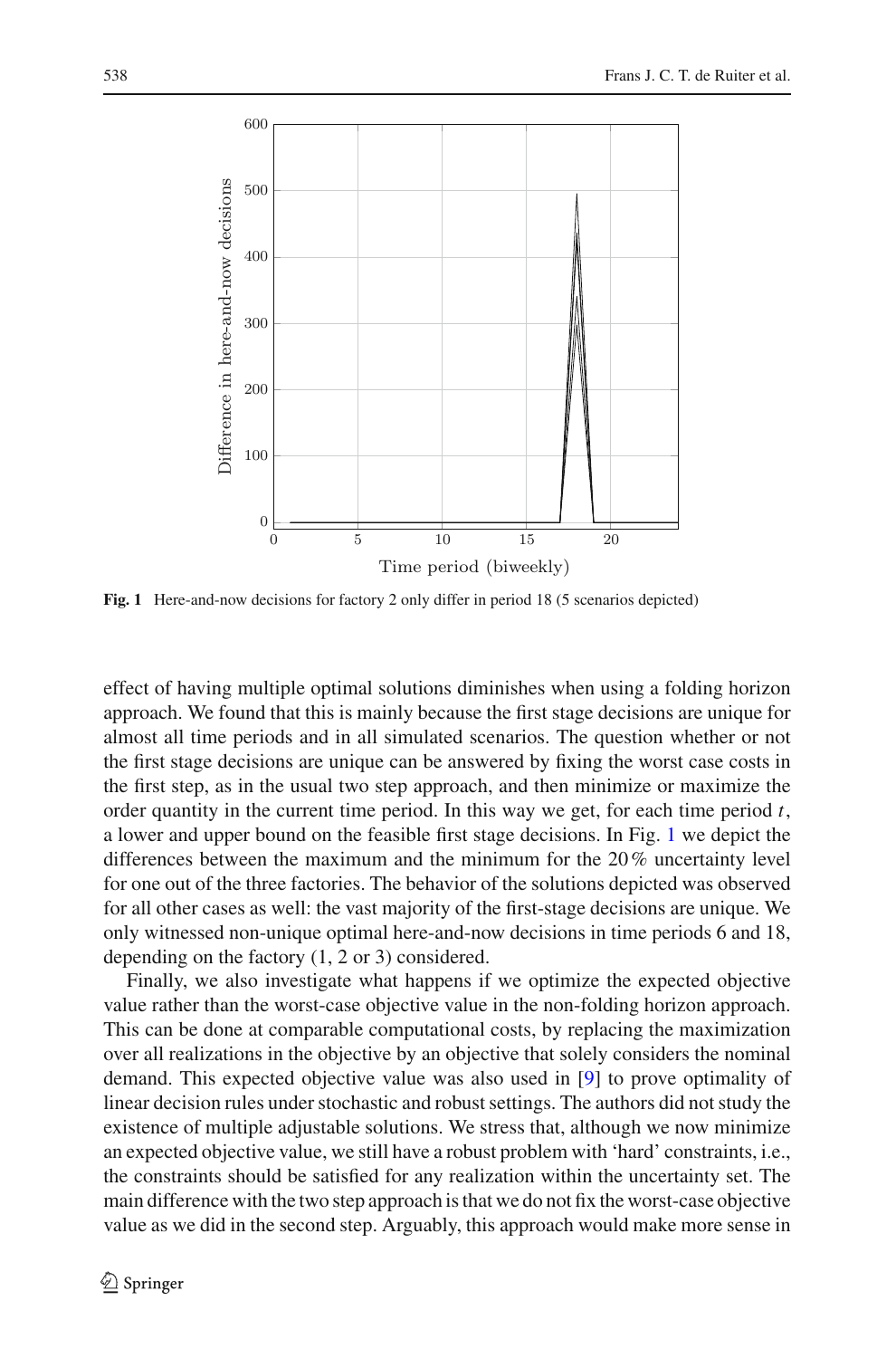<span id="page-8-0"></span>

| <b>Table 3</b> Performance of the<br>linear decision rule that | Uncertainty level $(\% )$ | WC.   | Mean  | Std  |
|----------------------------------------------------------------|---------------------------|-------|-------|------|
| minimizes the mean costs                                       | 2.5                       | 35108 | 33919 | 178  |
|                                                                | 5                         | 36412 | 34031 | 357  |
|                                                                | 10                        | 39040 | 34311 | 708  |
|                                                                | 20                        | 44298 | 35066 | 1375 |

problems where the objective is a 'soft' criterion as opposed to the constraints which are typically 'hard' restrictions. When minimizing the expected objective value, the worst-case objective value is ignored. Hence, in principle, the worst-case costs could be very high. To find the worst-case objective value for a given linear decision rule, a posteriori, one can simply maximize the costs over all possible realizations within the uncertainty set. The results for the optimization problem, with the 'soft' expected objective value, but 'hard' constraints, are depicted in Table [3.](#page-8-0) First of all, we note that there is not much difference between the mean costs and the worst-case costs with respect to the 'Best' robust solution given earlier in Table [1.](#page-4-0) There is only a very minor increase in worst-case costs and a very minor decrease in the mean costs. Hence, minimizing the mean costs yields a solution that has very similar costs to the costs of the solution obtained when minimizing worst-case costs. Second, there is no 'Best' and 'Worst' solution displayed in Table [3.](#page-8-0) This is because we found that the obtained solution is unique, so there does not exist a linear decision rule, with minimum mean costs, that has a different (neither better nor worse) guarantee on the worst-case objective value.

In the inventory model the decisions are made biweekly. Therefore, it makes sense to use a folding horizon approaches in this case. The impact of multiple adjustable robust solutions on the mean costs is negligible when we re-optimize. However, there might still be value in checking for multiple solutions in (non-)folding horizon approaches for inventory models and related multi-stage optimization models for the following reasons:

- 1. The non-folding horizon solution can be used as a backup solution in case of failure in hardware or software during the re-optimization steps. This is especially important in more critical multi-stage optimization systems such as power systems.
- 2. Re-optimization might take too much computation time or might not be possible at all. This happens in multi-stage optimization settings when periods follow up close in time, or when the solutions are implemented in low-end software systems. Examples of low-end computer systems are traffic light systems, that are not designed to solve the more computationally demanding optimization models.

Although for this inventory model the impact of the existence of multiple adjustable robust solutions on the mean costs seems to be negligible, there are other models where there could be a significant impact. This is illustrated by our toy examples in the next section.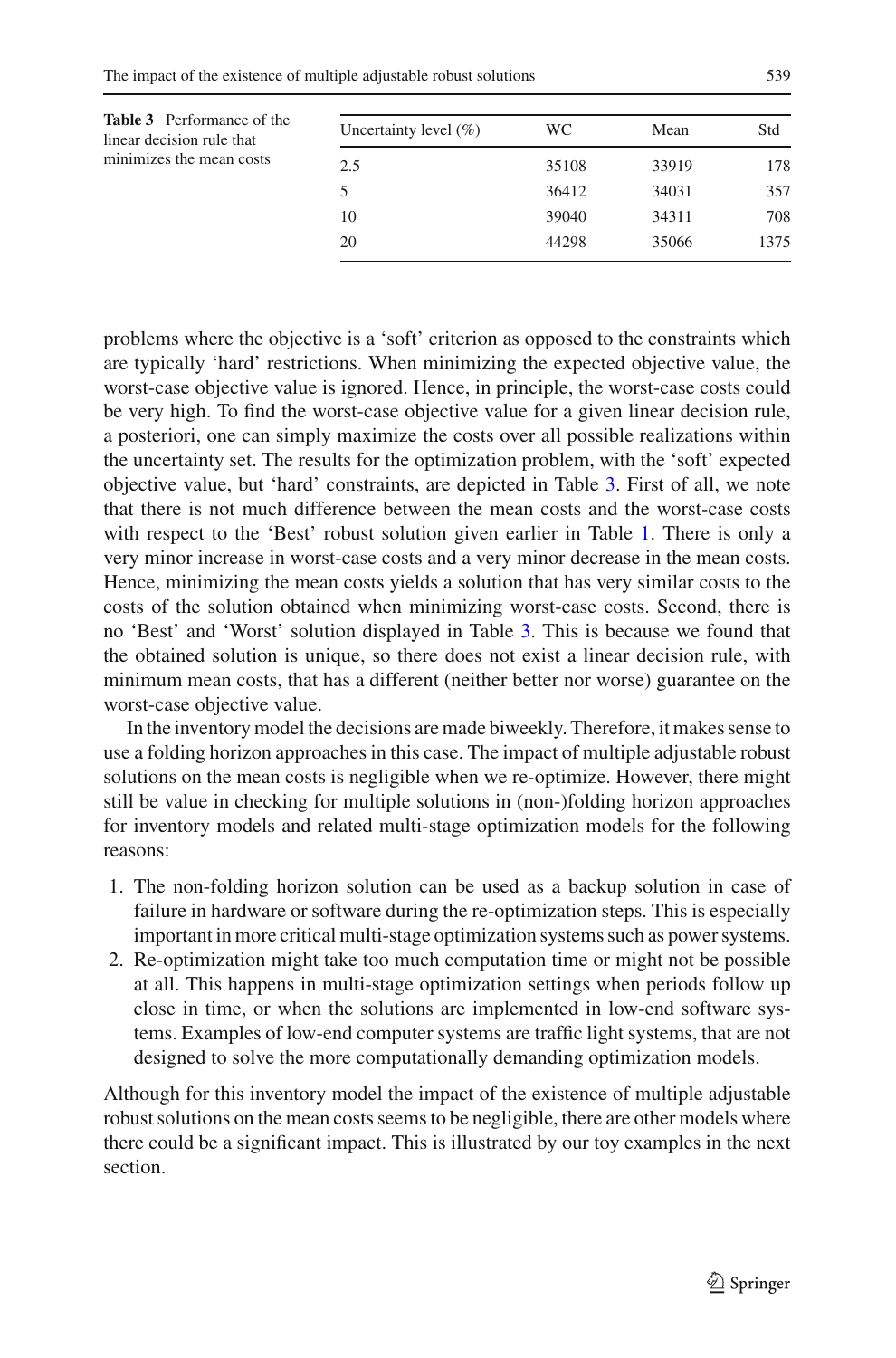<span id="page-9-0"></span>

| $LDR_1$<br>LDR <sub>2</sub><br>$NDR_1$<br>RO <sub>2</sub><br>RO <sub>1</sub>     | NDR <sub>2</sub>  |  |
|----------------------------------------------------------------------------------|-------------------|--|
|                                                                                  |                   |  |
| Here-and-now $x$                                                                 |                   |  |
| $-b^2-b$<br>$-\frac{1}{2}b$<br>Wait-and-see $a$ $v$<br>$\Omega$<br>$-b$          | $-\frac{1}{2}b^3$ |  |
| $a+b^2+b$<br>$rac{1}{2}b$<br>Profits for scenario $(a, b)$<br>$a + b$<br>0<br>a  | $\frac{1}{2}b^3$  |  |
| Worst-case profits<br>$\Omega$<br>$\Omega$<br>$\Omega$<br>$\Omega$<br>$\theta$   | $\theta$          |  |
| $rac{4}{3}$<br>$\frac{1}{2}$<br>Mean profits (with unif. distr.)<br>$\mathbf{0}$ | $\frac{1}{8}$     |  |

**Table 4** Comparison of the different nonadjustable and adjustable solutions

<sup>a</sup> Note that for  $RO<sub>1</sub>$  and  $RO<sub>2</sub>$  the variable *y* is a here-and-now variable

#### **2.3 Toy examples**

Our first illustrative toy example is the following maximization problem:

$$
\max_{x,y} \min_{a \in [0,1]} \quad ax - y
$$
\n
$$
\text{subject to} \quad y + b^2 + b \ge 0 \quad \forall b \in [0,1] \quad \text{(toy-1)}
$$
\n
$$
0 \le x \le 1.
$$

Let us consider the case where both *x* and *y* are nonadjustable. We readily see that the worst-case objective value is 0 and the two solutions,  $RO_1 = (1, 0)$  and  $RO_2 =$ *(*0*,* 0*)*, or any convex combination of these, are worst-case optimal. Without a two-step approach the solver is indifferent between all these optimal robust solutions since they all have optimal worst-case profits. The realized profits as a function of scenario  $(a, b)$ are respectively  $p_{RO_1}(a, b) = a$  and  $p_{RO_2}(a, b) = 0$  and the two-step approach yields solution *RO*1.

Now suppose that *y* is adjustable and we restrict ourselves to linear decision rules (LDR). Then we find that linear decision rules  $y(b) = -b$  or  $y(b) = -\frac{1}{2}b$  are optimal in worst-case sense together with any nonadjustable *x* in [0*,* 1]. For the first solution *LDR*<sub>1</sub> we take  $(x, y) = (1, -b)$  and for the second solution  $LDR_2 = (0, -\frac{1}{2}b)$ . The profits of these solutions for scenario  $(a, b)$  are respectively  $p_{LDR_1}(a, b) = a + b$  and  $p_{LDR_2}(a, b) = \frac{1}{2}b$ . Again, without a two-step approach the solver would be indifferent between these solutions since both have optimal worst-case objective value of 0. The two-step approach yields solution *LDR*1.

Finally, we notice that the so-called *perfect hindsight* solution, where parameters *a* and *b* are known before deciding upon *x* and *y*, equals  $(x, y) = (1, -b^2 - b)$ for any *a, b* in [0*,* 1]. This perfect hindsight solution can also be obtained in the adjustable robust optimization model by allowing for nonlinear decision rules and setting  $NDR_1 = (1, -b^2 - b)$ . The profits for this nonlinear decision rule (NDR) are  $p_{NDR_1}(a, b) = a + b^2 + b$  for scenario  $(a, b)$ . Again, there are many more nonlinear decision rules that are optimal in worst-case sense, but have different mean profits. One example is  $NDR_2 = (0, -\frac{1}{2}b^3)$  which yields profit  $p_{NDR_2}(a, b) = \frac{1}{2}b^3$ . All these results are summarized in Table [4.](#page-9-0)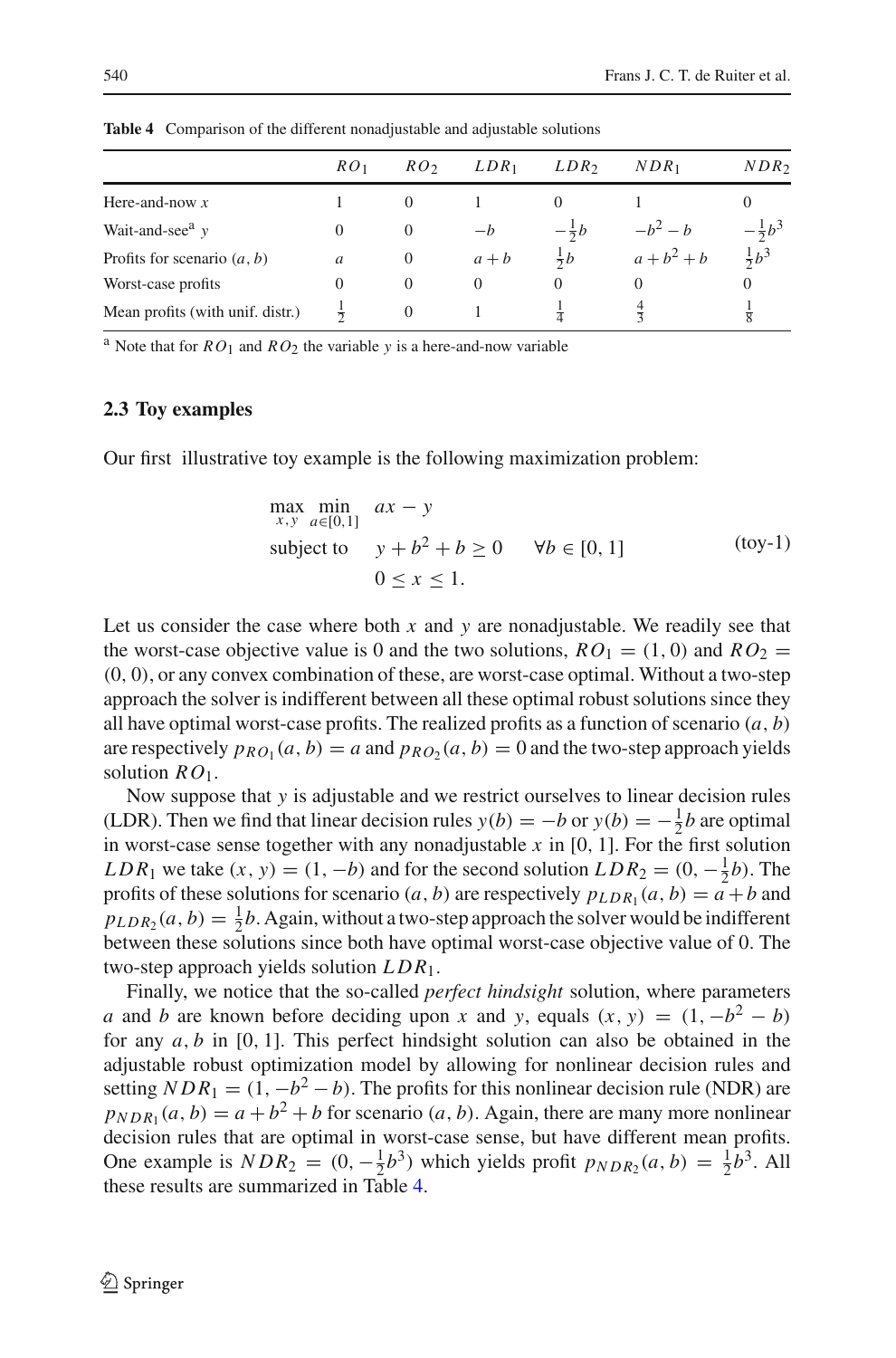In the table we use a uniform distribution to calculate the mean profits. For robust optimization one usually assumes to have only very crude information on the distribution function. Nevertheless, if we denote the mean profits of each solution by  $\bar{p}_{RO_1}$ ,  $\bar{p}_{RO_2}$ ,  $\bar{p}_{LDR_1}$ ,  $\bar{p}_{LDR_2}$ ,  $\bar{p}_{NDR_1}$  and  $\bar{p}_{NDR_2}$ , then we have

$$
\bar{p}_{NDR_1} > \bar{p}_{LDR_1} > \bar{p}_{RO_1} > \bar{p}_{LDR_2} > \bar{p}_{NDR_2} > \bar{p}_{RO_2}
$$

for a large class of distribution functions. All these inequalities are valid if (1) not all probability mass of *b* lies on the extremes, i.e.  $P(b = 0 \text{ or } b = 1) \neq 1$  and (2) the mean value of *a* and *b* is such that  $\mathbb{E}(a) > \frac{1}{2}\mathbb{E}(b)$ .

Note that for this toy example, contrary to the model from [\[2](#page-14-0)], there could be a significant gain from the two-step method in the folding horizon approach. The variable  $x$  has to be chosen in the first step of the optimization. As we have seen, the optimal robust value is indifferent between any *x* in [0*,* 1]. In the second step we shall always choose  $y = -b^2 - b$ . However, choosing  $x = 0$  instead of  $x = 1$  gives us a difference of *a* in the objective value. The two-step approach combined with the folding horizon approach returns the optimal (folding horizon) solution, which equals *NDR*1.

Similar to our extended experiments for the numerical production-inventory example, we can also replace the worst-case objective by an expected value objective. Again, we find a unique solutions when using an expected value objective to the following optimization model:

$$
\max_{x,y} \mathbb{E}(a)x - \mathbb{E}(y(b))
$$
\n
$$
\text{subject to} \quad y(b) + b^2 + b \ge 0 \quad \forall b \in [0, 1] \quad \text{(toy-1-mean)}
$$
\n
$$
0 \le x \le 1.
$$

Now, if  $\mathbb{E}(a) > 0$ , then the solver returns the unique optimal  $x = 1$ . The only optimal (and unique) static and linear decision rules are given by  $y(b) = 0$  and  $y(b) = -b$ , respectively. These are the same solutions as the best decision rules for the optimization problem with worst-case objective value. For the nonlinear decision rule we find that the optimal decision rule is

$$
y(b) = -b - b^2 \qquad \text{(almost surely)}.
$$

Our second toy example is a simple facility location problem with two facilities and a set of customers  $\{1, \ldots, N\}$ . The set of customers is such that the unit transportation costs from facility 1 and facility 2 to customer *N* are both equal to 10. All other customers are (much) closer to both facilities, but unit transportation costs from facility 2 are significantly smaller than from facility 1. This situation is depicted in Fig. [2.](#page-11-0)

The demand of the customers is uncertain. In the entire network the demand is at most 1, but we do not know at which customers the demand will occur. We model this via the following uncertainty set:

$$
\mathcal{U} = \left\{ (d_1, d_2, \dots, d_N) : d_i \geq 0 \ i = 1, \dots, N, \ \sum_{i=1}^N d_i \leq 1 \right\},\
$$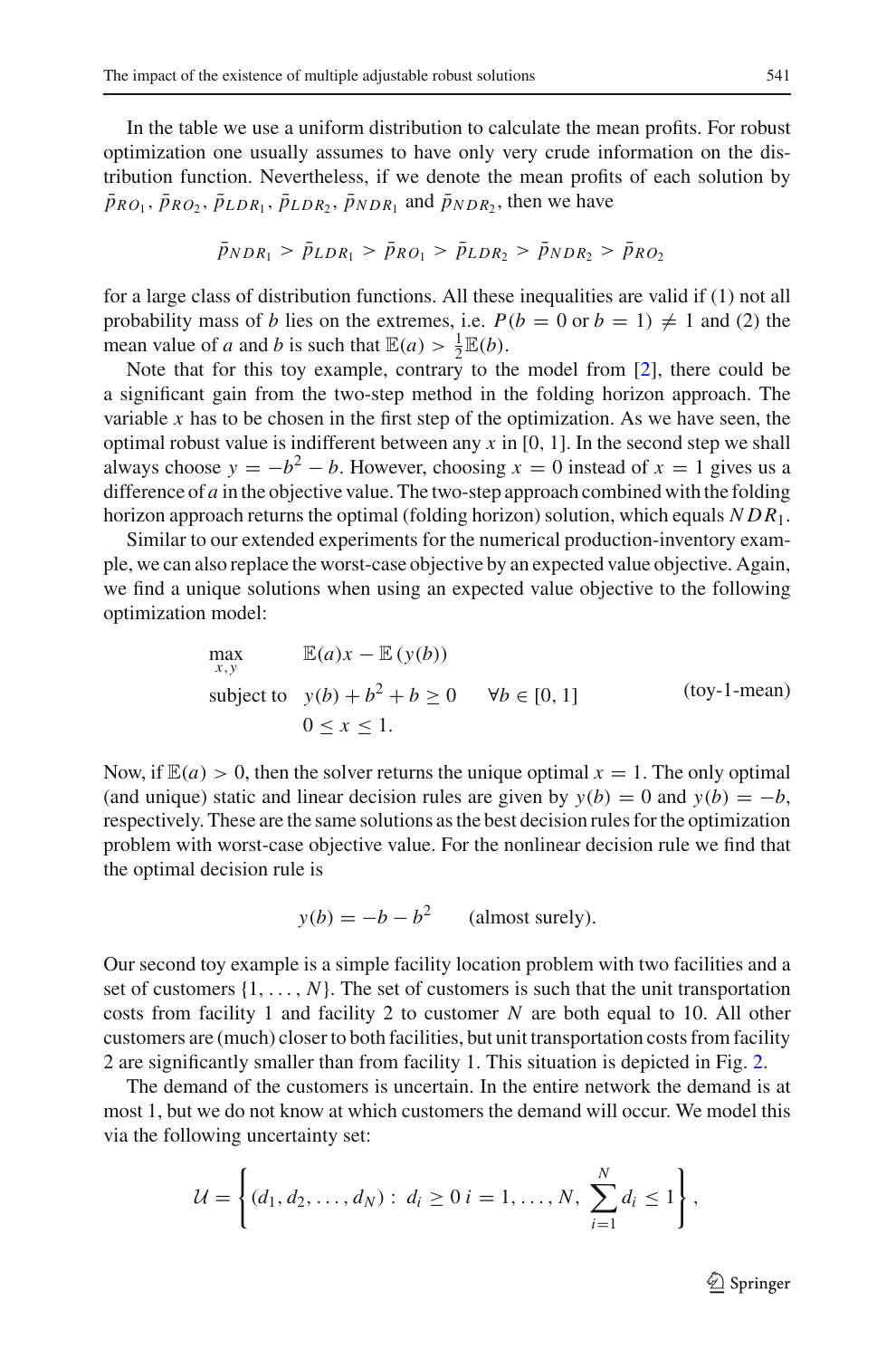<span id="page-11-0"></span>**Fig. 2** Facility location problem with the most remote customer *N* at the same distance from both facilities. The two facilities are depicted by *triangles*, the customers by *circles*



where  $d_i$  denotes the uncertain demand of customer  $i$ . The facility location problem consists of two types of decisions, namely the decision to open facility  $1 (x_1 = 1)$  or facility  $2(x_2 = 1)$  and the actual deliveries to the customers from the opened facility. Only one of the facilities may be opened. The total delivery to customer *i* from facility 1, respectively facility 2, is  $y_{1i}$  and  $y_{2i}$  and has unit costs  $c_{1i}$  and  $c_{2i}$ . The goal is to minimize the worst-case transportation costs, which is modeled as:

$$
\min_{x,y} \qquad \sum_{i=1}^{N} (c_{1i}y_{1i} + c_{2i}y_{2i})
$$
\n
$$
\text{subject to} \quad y_{1i} + y_{2i} \ge d_i \qquad \forall i = 1, ..., N \quad \forall (d_1, d_2, ..., d_N) \in \mathcal{U}
$$
\n
$$
y_{1i} \le x_1 \qquad \forall i = 1, ..., N
$$
\n
$$
y_{2i} \le x_2 \qquad \forall i = 1, ..., N
$$
\n
$$
x_1 + x_2 \le 1
$$
\n
$$
x_1, x_2 \in \{0, 1\}.
$$
\n
$$
(toy - 2)
$$

From Fig. [2](#page-11-0) it is clear that the transportation costs when facility 1 is opened are higher than when facility 2 is opened. The optimal perfect hindsight solution is to open facility 2 and transport exactly the requested demand  $y_{2i}(d_i) = d_i$  to each customer. The costs for a particular demand realization  $(d_1, d_2, \ldots, d_N)$  is then given by

$$
\sum_{i=1}^N c_{2i} d_i.
$$

The worst-case costs belonging to this solution are

$$
\max_{(d_1, d_2, \dots, d_N) \in \mathcal{U}} \sum_{i=1}^N c_{2i} d_i = c_{2N}.
$$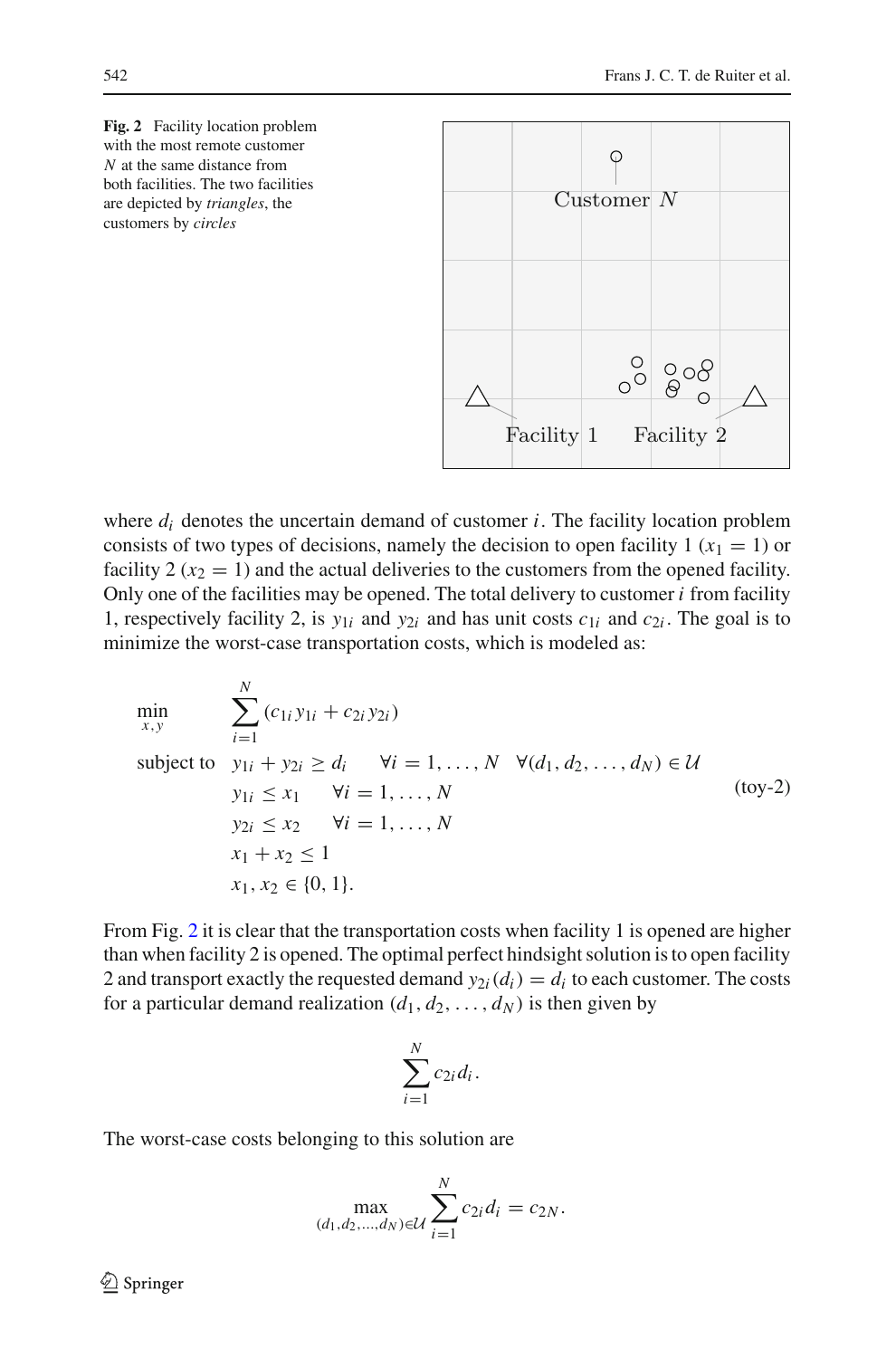In the nonadjustable robust model we decide upon all variables before we know the demand realization  $d_1, \ldots, d_N$ . The total demand in the network is 1, but all demand could occur at a single customer, so we have to transport one unit to each customer. Therefore, the first constraint in the robust model is equivalent to  $y_{1i} + y_{2i} > 1$ . Since  $c_{1i} > c_{2i}$  for all customers  $i = 1, \ldots, N - 1$ , the optimal solution is  $x_1 = 0, x_2 = 1$ with  $y_{1i} = 0$ ,  $y_{2i} = 1$  for all  $i = 1, ..., N$  and objective value  $\sum_{i=1}^{N} c_{2i}$ . The robust solution vastly overestimates the worst-case costs, but it does open facility 2. In the folding horizon approach, the transportation decisions are re-optimized and we obtain  $y_{2i} = d_i$  with costs  $\sum_{i=1}^{N} c_{2i} d_i$ , which equal the costs in the perfect hindsight solution.

In the adjustable robust model there are multiple optimal solutions. In the first solution we open facility 1 and transport  $y_{1i} = d_i$  to customer  $i = 1, \ldots, N$ . In the second solution we open facility 2 and transport  $y_{2i} = d_i$  to each customer. Clearly, we obtain the same worst-case costs  $c_{1N} = c_{2N}$  as in the perfect hindsight case. However, the costs when  $(d_1, d_2, \ldots, d_N)$  realizes equals  $\sum_{i=1}^N c_{1i} d_i$  and  $\sum_{i=1}^N c_{2i} d_i$ respectively. If the expected demand is  $d_i = \frac{1}{N}$  for all  $i = 1, ..., N$ , or any other scenario that does not place all probability mass on the demand realization with  $d_N =$ 1, then the two-step approach picks the solution that opens facility 2.

To conclude, in the first toy-example the here-and-now decisions matter in the folding horizon approach for the costs, but there is no impact of the existence of multiple here-and-now decisions on the choice of the optimal wait-and-see decision in the re-optimization step. In the second toy example we do see an impact: once the wrong facility is opened in the first stage, all demand has to be fulfilled from that location at high expected costs in the re-optimization step.

### **3 Implications for robust optimization**

The inventory-production problem and the toy examples from the previous section allow us to present some important implications. First, if we analyze and compare the mean objective values of arbitrary optimal robust solutions for RO and ARO, then false conclusions can be drawn regarding the added value of ARO over RO. The mean objective value of an *arbitrary* optimal robust solution, obtained by solving the original RO or ARO problem formulations, might very well be much worse than the solution with best mean objective value among all optimal robust solutions. This best performing solution can be obtained by carrying out the two-step approach. In the production-inventory problem with uncertainty level 2.5%, the worst-case objective values of the RO and ARO solution are nearly the same: the difference is only 0.5%. If we compare the RO and ARO solutions on average costs, then the worst ARO solution is also only 0.5% better than the RO solution. The best ARO solution, however, is 3.5% better on average, which could be overlooked if the two-step approach is not carried out. For the 20% uncertainty level, the gap between the average performances of all optimal robust ARO solutions can be as much as 21.9%. The first toy example illustrates that an arbitrary ARO solution is not guaranteed to do better than a RO solution with respect to average performance. For instance, the average performance of robust solution *RO*<sup>1</sup> is better than the performance of ARO solution *LDR*2. On the other hand, the optimal ARO solution  $LDR<sub>1</sub>$  is guaranteed to do better than any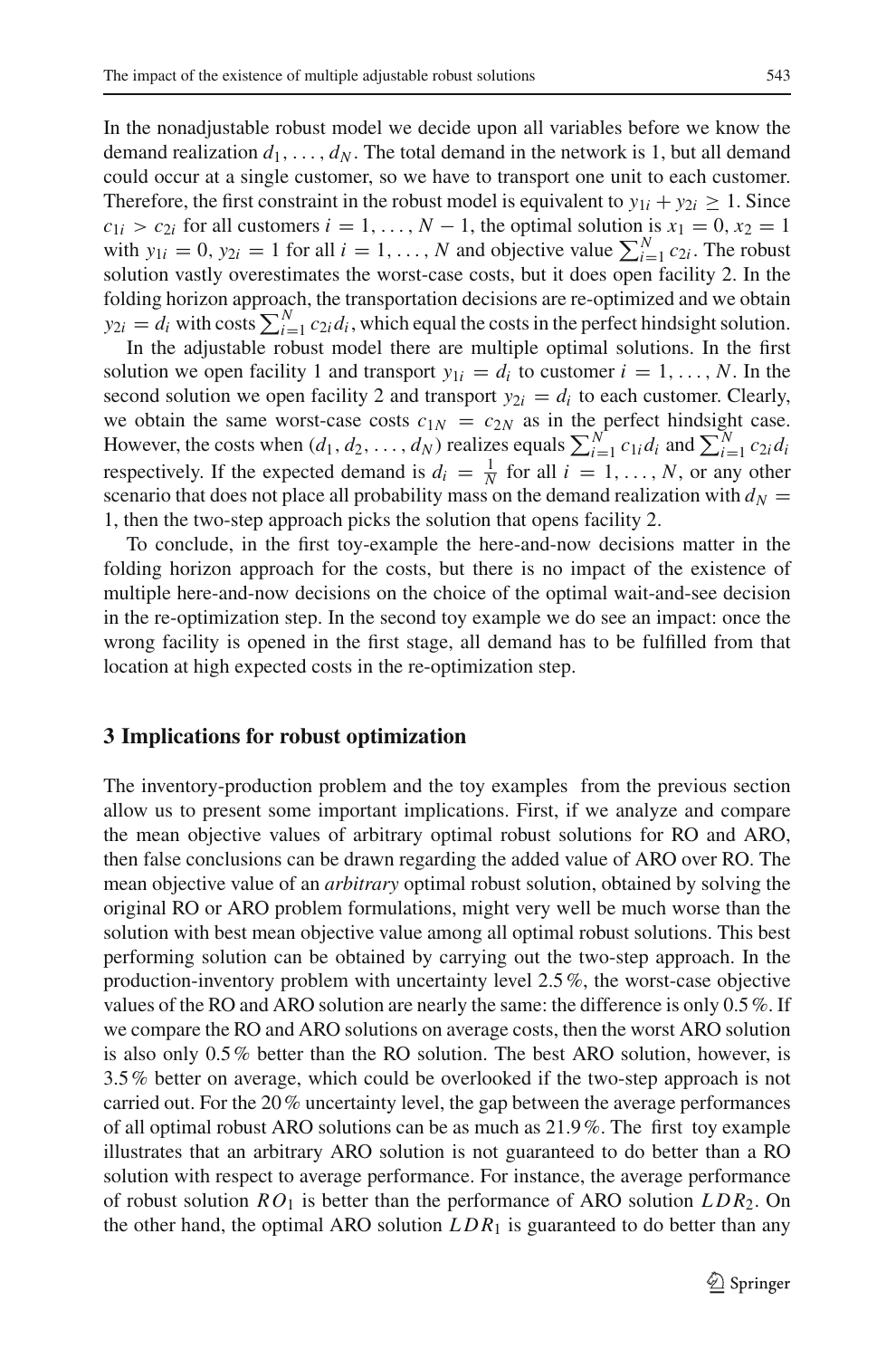RO solution on the average performance. In our small facility location example we have seen that the robust solution results in a much higher objective value, but that it does open the best facility for folding horizon approaches. The linear decision rule on the other hand results in multiple optimal solutions which could lead to undesirable choices for opening the facilities. The two-step approach results in a solution that opens the cheapest facility, mimicking the solution of perfect hindsight.

Second, one might be inclined to jump to the conclusion that ARO can be safely ignored, when it is a priori known that ARO and RO are equivalent with respect to the *worst-case* objective value. One of the situations that we know where ARO is equivalent to RO is the case of constraint-wise uncertainty see [\[2](#page-14-0), Theorem 2.1]. However, the equivalence is not necessarily true for the mean objective value as well. Therefore, one should not ignore ARO for such problems. This is illustrated by the first toy example: the worst-case objective value is zero for both the RO and ARO solutions, but the mean objective values differ significantly.

Third, even if affine decision rules yield (near) optimal worst-case performance, nonlinear decision rules, such as quadratic decision rules, can yield much better performance on the mean objective value. Most applications of ARO restrict decision rules to affine functions, which is referred to as affinely adjustable robust optimization (AARO) [\[2\]](#page-14-0). Affine decision rules are known to perform optimal or nearly optimal in many situations [\[1,](#page-13-0)[4\]](#page-14-8). However, once again, this observation is with respect to the worst-case objective value, and not for the mean objective value. This is illustrated by the first toy example. Here, the quadratic decision rule  $NDR<sub>1</sub>$  has the same worstcase objective value as any of the other decision rules, but the mean objective value is much better, and, in this particular case, even optimal for each scenario (Bellman optimal).

The encompassing recommendation that follows from these implications is that the two-step approach should always be conducted in any application of robust optimization. The two-step approach enables the optimizer to fully exploit the performance on the mean objective value of the solution, while guaranteeing no deterioration in the worst-case performance. This is especially relevant for ARO, where decision rules can be utilized to enhance the solution's performance in other than worst-case scenarios. We also recommend the use of the two step approach in folding horizon methods, but we do note that the impact of multiple solutions may be less severe.

**Acknowledgments** The authors thank the associate editor and two anonymous referees for their useful comments.

**Open Access** This article is distributed under the terms of the Creative Commons Attribution 4.0 International License [\(http://creativecommons.org/licenses/by/4.0/\)](http://creativecommons.org/licenses/by/4.0/), which permits unrestricted use, distribution, and reproduction in any medium, provided you give appropriate credit to the original author(s) and the source, provide a link to the Creative Commons license, and indicate if changes were made.

# <span id="page-13-0"></span>**References**

1. Ben-Tal, A., El Ghaoui, L., Nemirovski, A.: Robust Optimization. Princeton Series in Applied Mathematics. Princeton University Press, Princeton (2009)